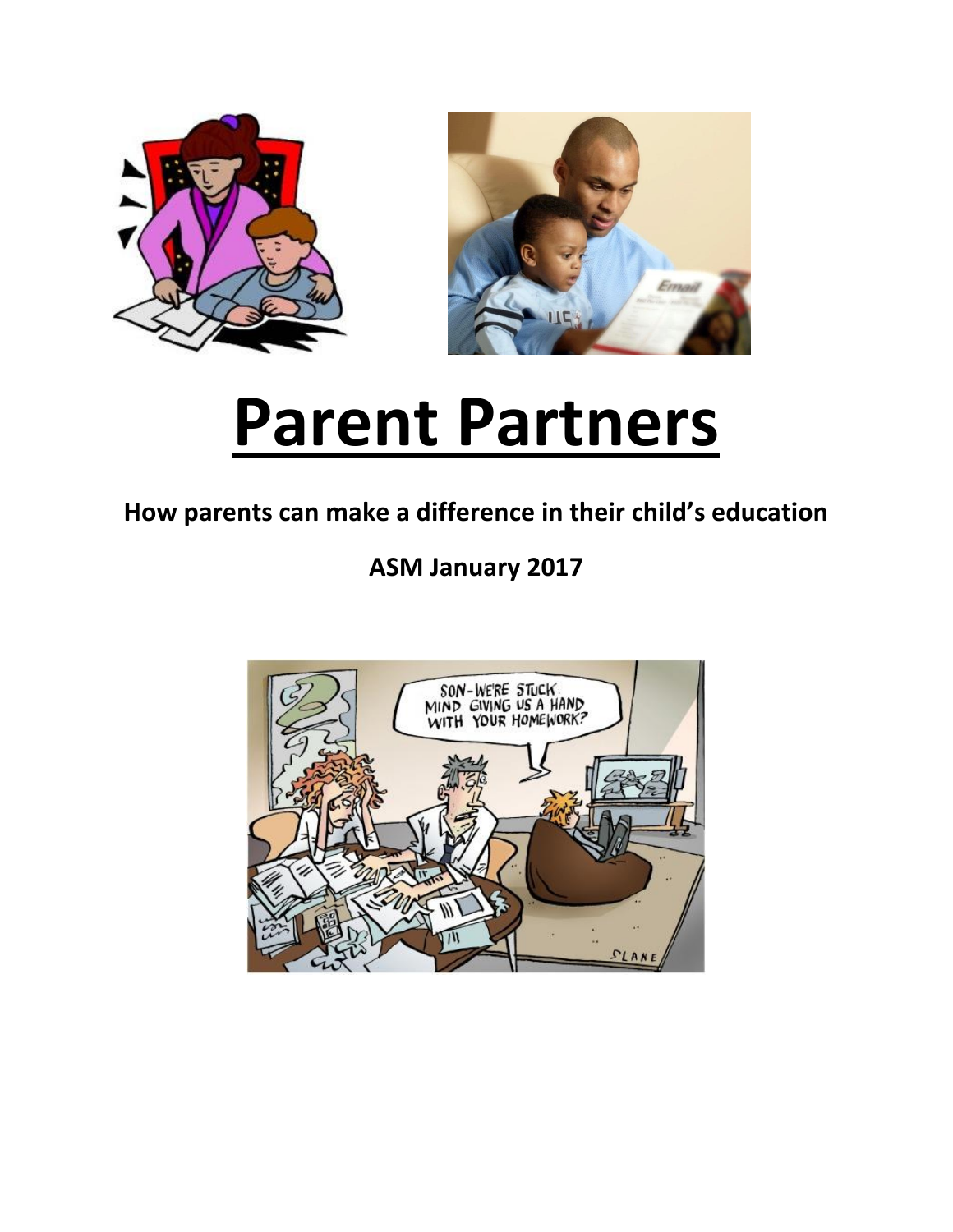## **What are the best predictors of successful students?**

#### *Research shows…*

- That students are successful when the home environment encourages learning
- That students are successful when parents/caregivers demonstrate reasonable expectations
- That students are successful when parents/caregivers are involved in children's education at school and in the community

## **Barriers to Parent Involvement**

- Time
- Culture
- Language

## **Characteristics of Parenting that Promote Academic Success**

**Acceptance** – parents are involved, responsive and liberal with praise.

**Firmness** – parents set clear limits, have reasonable standards, have consequences for behavior and are consistent.

**Autonomy** – parents value self-expression, independence and speaking up for what you believe in.

#### *Research shows…*

…that parents who are closer to acceptance, firmness and autonomy have children who are more successful in school.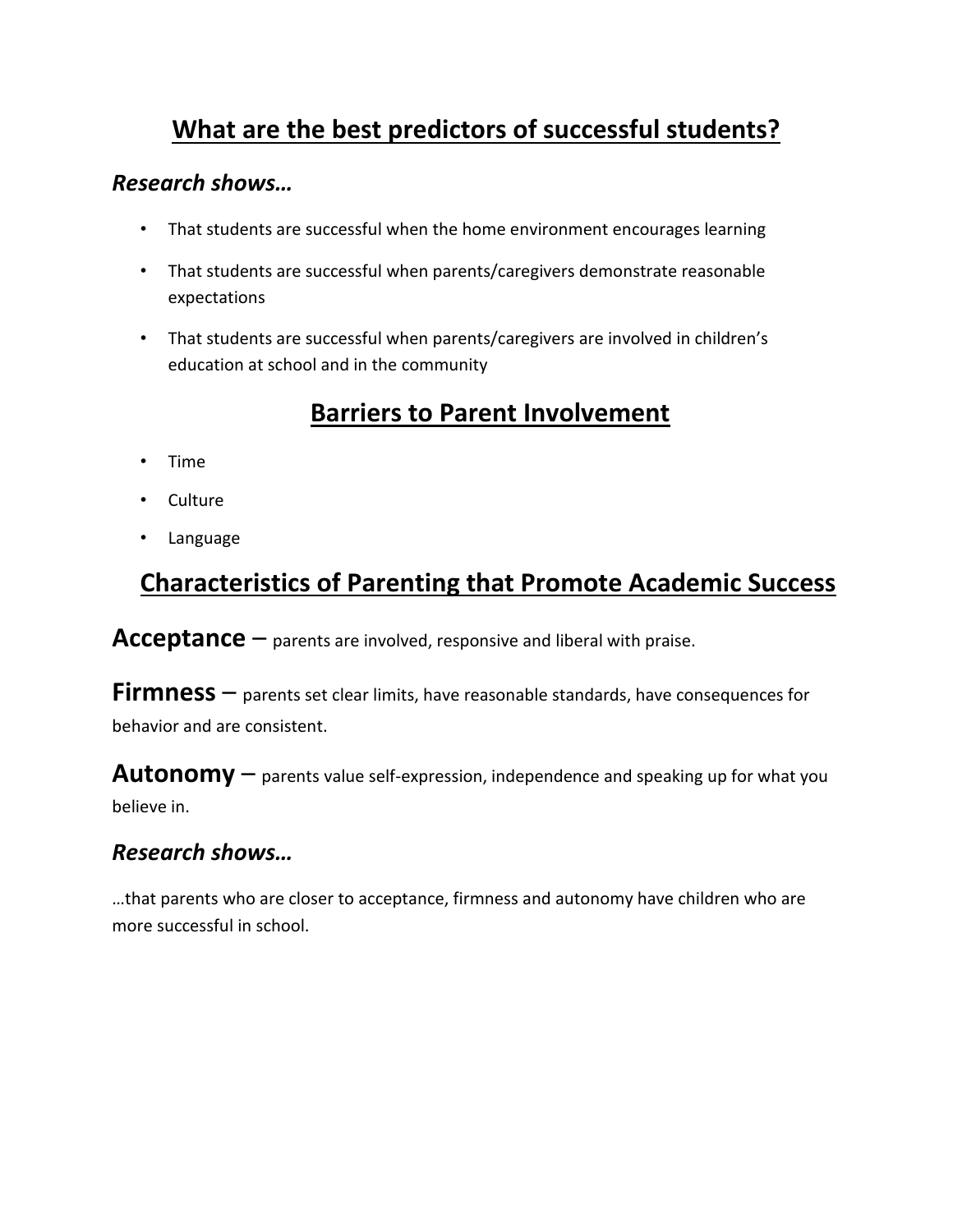## **Discussion Strips**

1. Establish a consistent daily family routine. Get children ready for school every morning. Be firm about times to get up and to go to bed. Help with homework.

#### *Research shows…*

Families whose children do well in school have a home life with a daily routine that helps their children be prepared to learn at school; that encourage their child's growth and progress in school.

2. Read to your children and have them read to you. Talk together about what you have read. Write letters, lists and messages.

#### *Research shows…*

Families whose children do well in school have a home life that includes reading, writing, and discussions among family members.

3. Listen to and talk with your child about things that are important to you both. Have high expectations and show interest in your child's progress at school.

#### *Research shows…*

Families whose children do well in school have a home life that includes discussions among family members. Families whose children do well in school express high but realistic expectations for achievement.

4. Set limits on TV watching, video playing and internet surfing.

#### *Research shows…*

Families whose children do well in school monitor out-of-school activities. Too much time spent watching TV can reduce time available for more active learning situations; can affect children's relationships and attention span.

5. Respect and understand a teacher's role in your child's education, as well as your own role. Stay in touch with teachers and school staff.

#### *Research shows…*

The most powerful combination for learning is the family and school working together. Children's attitudes and performance in school increase when parents and teachers understand and respect each other, share similar expectations, and stay in communication.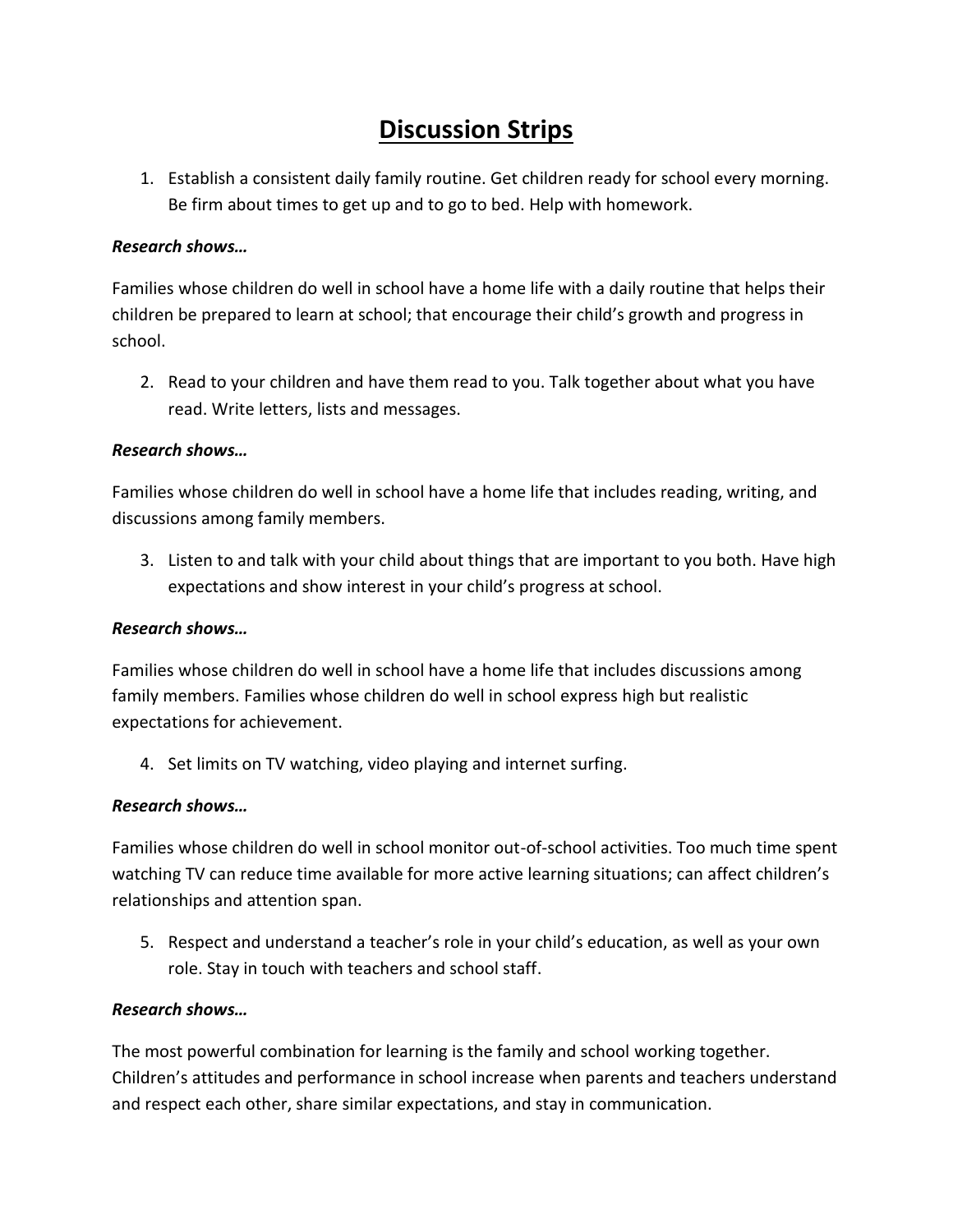### **What parents can do to make a difference – Homework**

- Provide the least amount of support necessary
- Be available and accessible
- Let your children take the lead
- Do not provide answers…instead, give hints and suggestions
- Praise effort and progress
- Clarify and simplify instructions
- Make sure your child understands all the words. If not, provide a dictionary or a translation.
- Help break tasks into pieces or chunks.
- Model how to approach tasks by thinking out loud
- Work with your child to set manageable goals
- Build in breaks, i.e., with a timer or watch
- Provide a place to work at that is distraction free and that is organized with such items as pencils, erasers, etc.
- Listen to what works best for your child listening to music while working or complete silence (earphones to block out sound)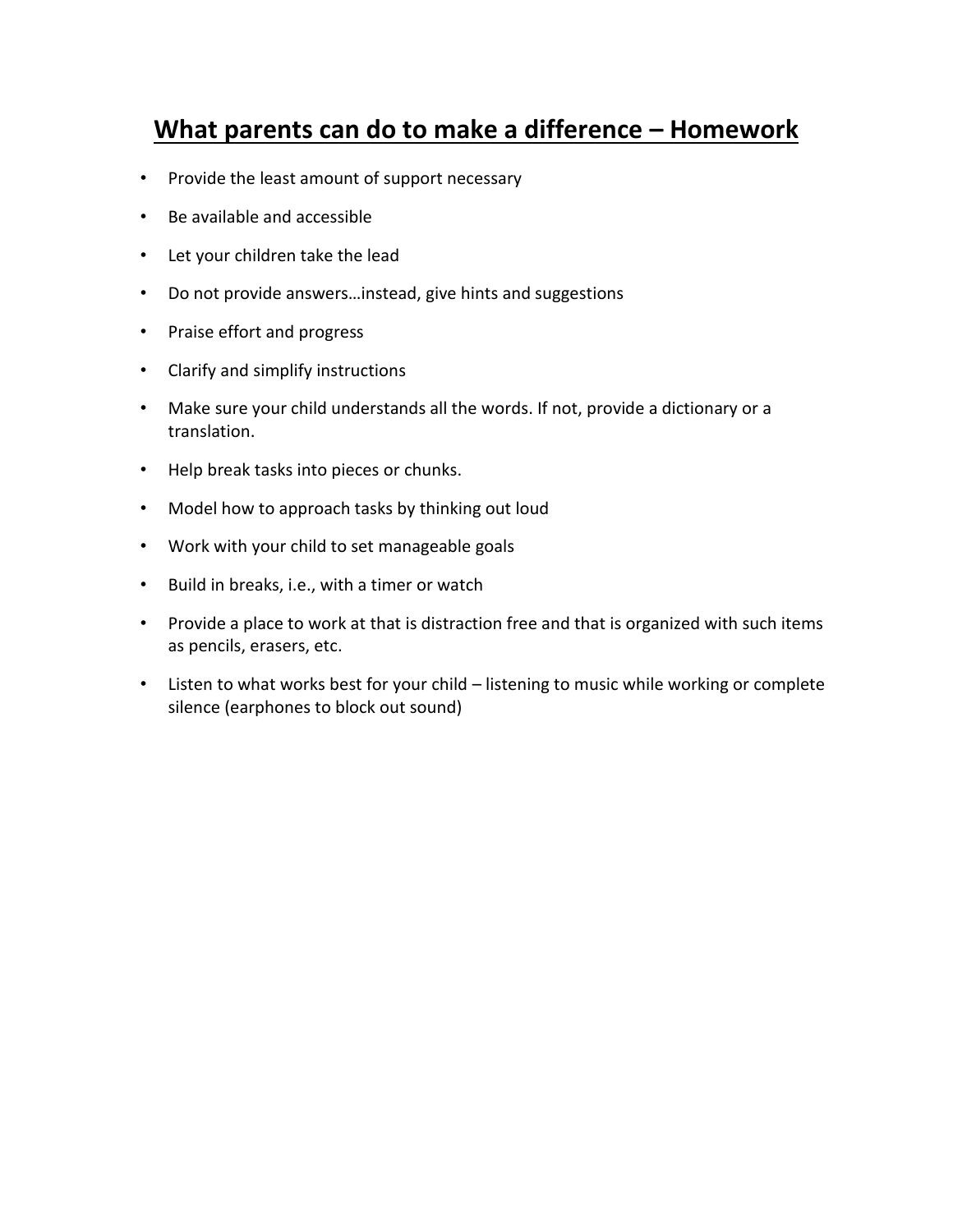## **What parents can do to make a difference - Home**

- Provide time and a quiet place to study
- Assign responsibility for household chores
- Be firm and consistent about times to get up and to go to bed
- Have dinner together discuss the day, tell stories, share problems
- Set limits on TV, video playing, internet (screen time)
- Check up on children when not at home
- Arrange for after-school activities and supervised care
- Maintain a warm and supportive home
- Get children ready for school every morning
- Establish a daily family routine

## **What parents can do to make a difference – School**

- Work with your child to set manageable goals
- Have reasonable expectations for your child's performance at school
- Stay in touch with teachers about concerns and appropriate expectations
- Show interest in what your child is learning
- Be a life-long learner
- Let your child teach you
- Avoid comparing your child's grades with others
- Develop a consistent and effective discipline plan at home while supporting the school's discipline plan
- Remember there are multiple sides to any story
- Be careful about misinformation and gossip
- Come to school meetings when you are invited
- Let the school know what is going on at home, i.e., hasn't slept, is anxious, etc.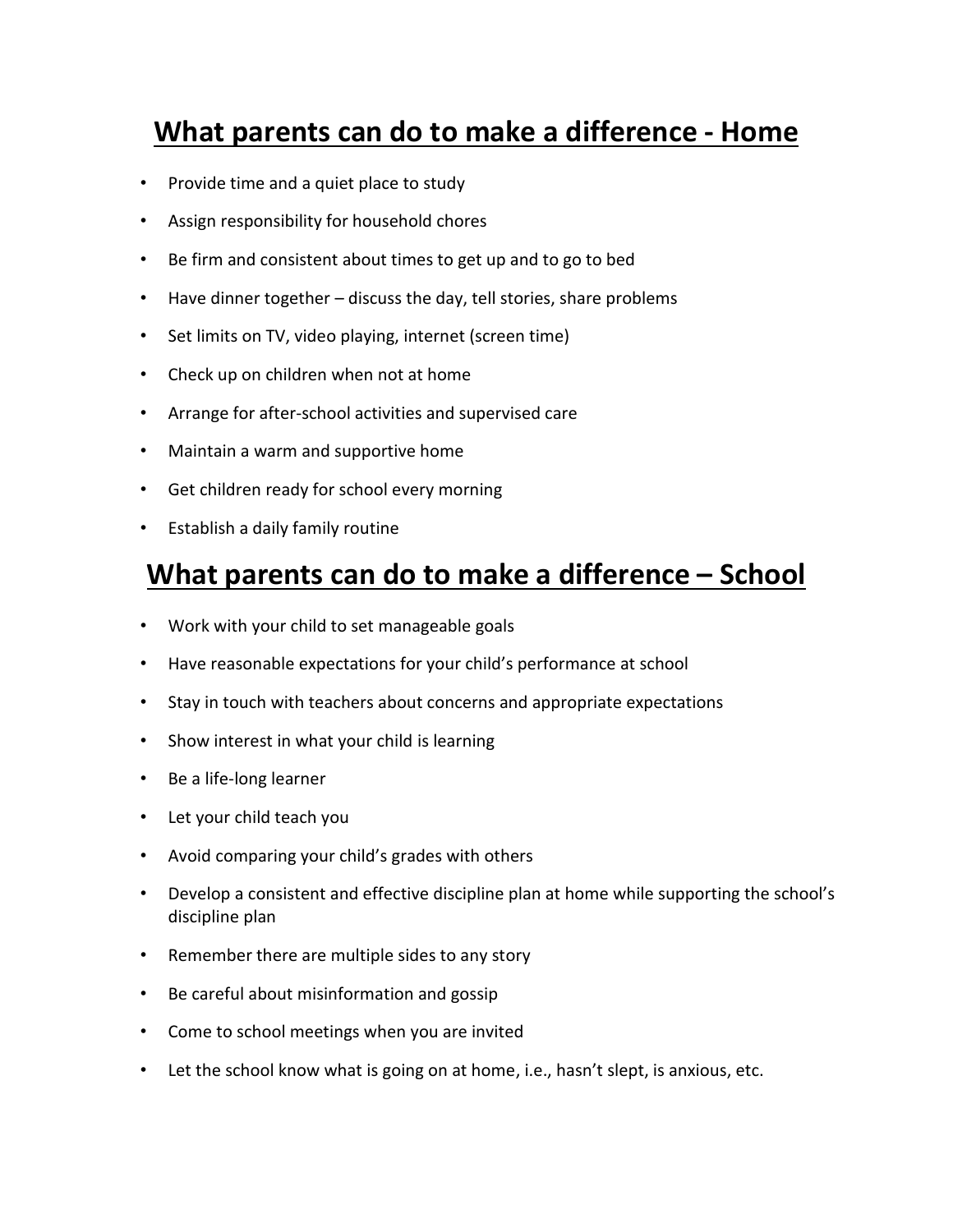## **Four Common Ways Parents Discourage Their Children.**

#### *• Focusing on Mistakes.*

It's easy to look at a piece of homework and ignore the thoughtful ideas and amount of effort a child put into it–noticing instead the three misspelled words. Often the first thing we do is point out the errors. If we're not also careful to comment on the things that were done well, a child soon comes to think she does more wrong than right. Such discouragement leads to more mistakes, which produce more criticism from the parent, and so on. Children need to be corrected when they make mistakes; correction helps them know what to do differently next time. But they probably need to hear four to five times as much about what they do right to balance the effect our criticism may have on their courage and self-esteem.

#### *• Personality Attacks and Perfectionism.*

When we call our children names, such as "lazy," "careless," or "stupid," "immature", we're attacking their self-confidence and courage at their core. Not only that: such tactics usually backfire. After all, if you tell a child he's lazy, then what should you expect in the future but lazy behavior? Instead, focus your comments on the problem behavior. Don't say *"Why are you so lazy?"*; say instead, *"You haven't done your homework."*

A more subtle form of personality attack is perfectionism. This is the tendency always to require more from the child than she's giving. The message of perfectionism is that no matter how well you do, you should have done better. When children come to believe that they are never quite good enough, they lose motivation: *"I never did it well enough anyway, so why try?"* Even when these children seem to keep trying, they never feel secure in their achievements. They may get all, but rather than enjoy the accomplishment, they're already worrying about the next challenge to their perfection. Such perfectionist thinking has been linked to eating disorders and depression in adolescents.

#### *• Negative Expectations.*

In a classic psychology experiment, teachers were told that half the students in their classes had tested high on a measure predicting academic success, and the other half had tested low. In fact, the students were randomly assigned to the two groups, regardless of academic abilities. At the end of the semester, guess which group had the better grades? The group the teachers thought would do better actually did do better. Conversely, the teachers' negative expectations for the other group was a significant factor in the group's poor showing. Negative expectations from teachers and parents discourage children from trying.

Our children can sense when we expect the worst from them, even if we don't use the words. If you yourself believe your child is hopeless in math, you can say, *"I know you can do this,"* but your tone of voice will give a different message. Or perhaps you wait only a few seconds for